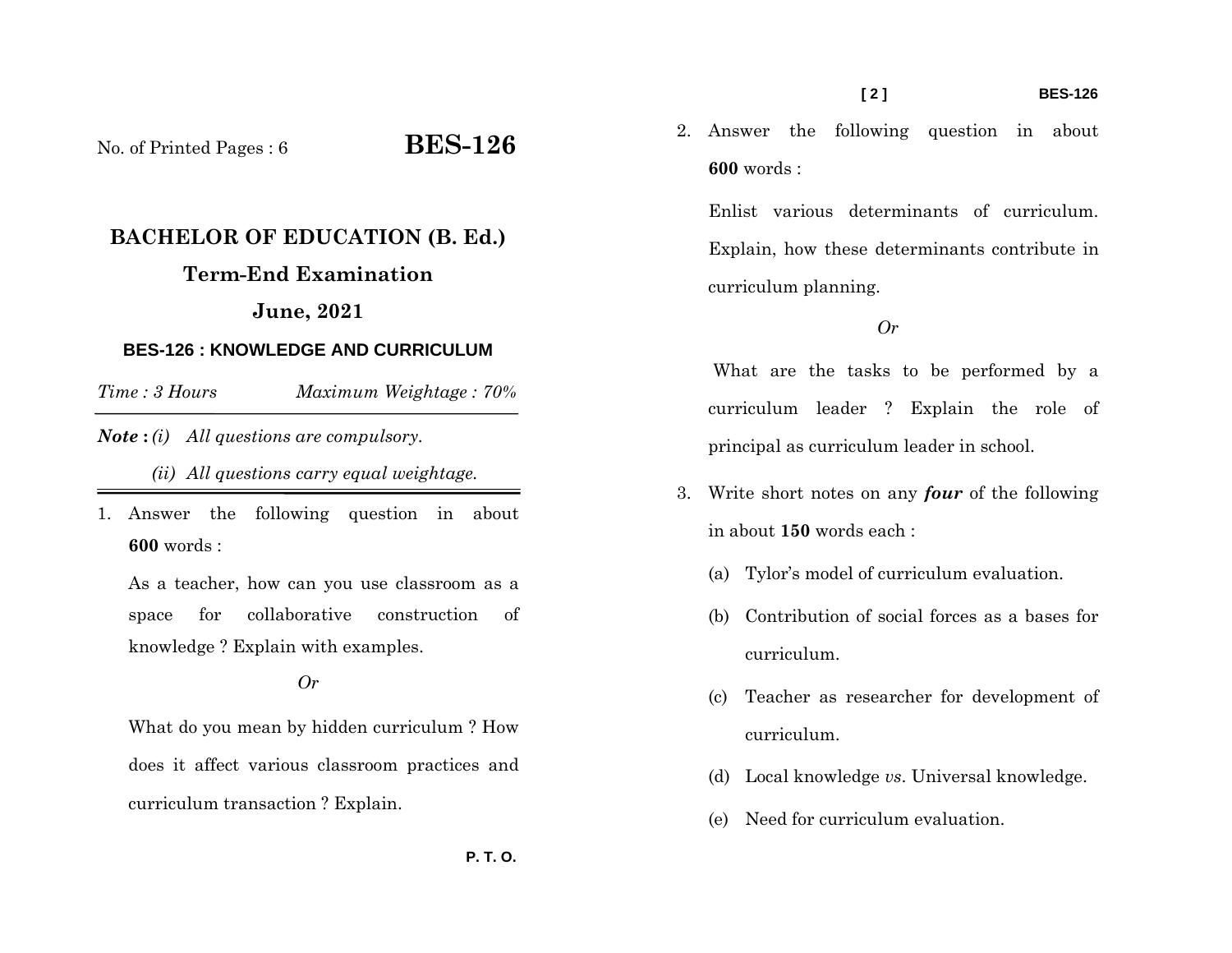### $[3]$ **BES-126**

- involvement in curriculum  $(f)$ Learners' planning.
- 4. Answer the following question in about  $600$  words:

What are the sources you will use to evaluate a curriculum? As a teacher, which method of curriculum evaluation will you adopt? Explain with examples.

## $[4]$

# **BES-126**

## **BES-126**

शिक्षा में स्नातक (बी. एड.) सत्रांत परीक्षा जून, 2021

बी.ई.एस.-126 : ज्ञान एवं पाठ्यचर्या

- समय : 3 घण्टे अधिकतम भारिता : 70%
- नोट : (i) सभी प्रश्न अनिवार्य हैं।

(ii) सभी प्रश्नों की भारिता समान है।

1. निम्नलिखित प्रश्न का उत्तर लगभग 600 शब्दों में दीजिए : एक अध्यापक के रूप में आप कक्षाकक्ष के स्थान का प्रयोग ज्ञान के सहयोगात्मक सृजन के स्थान के रूप में कैसे कर सकते हैं ? उदाहरण सहित व्याख्या कोजिए।